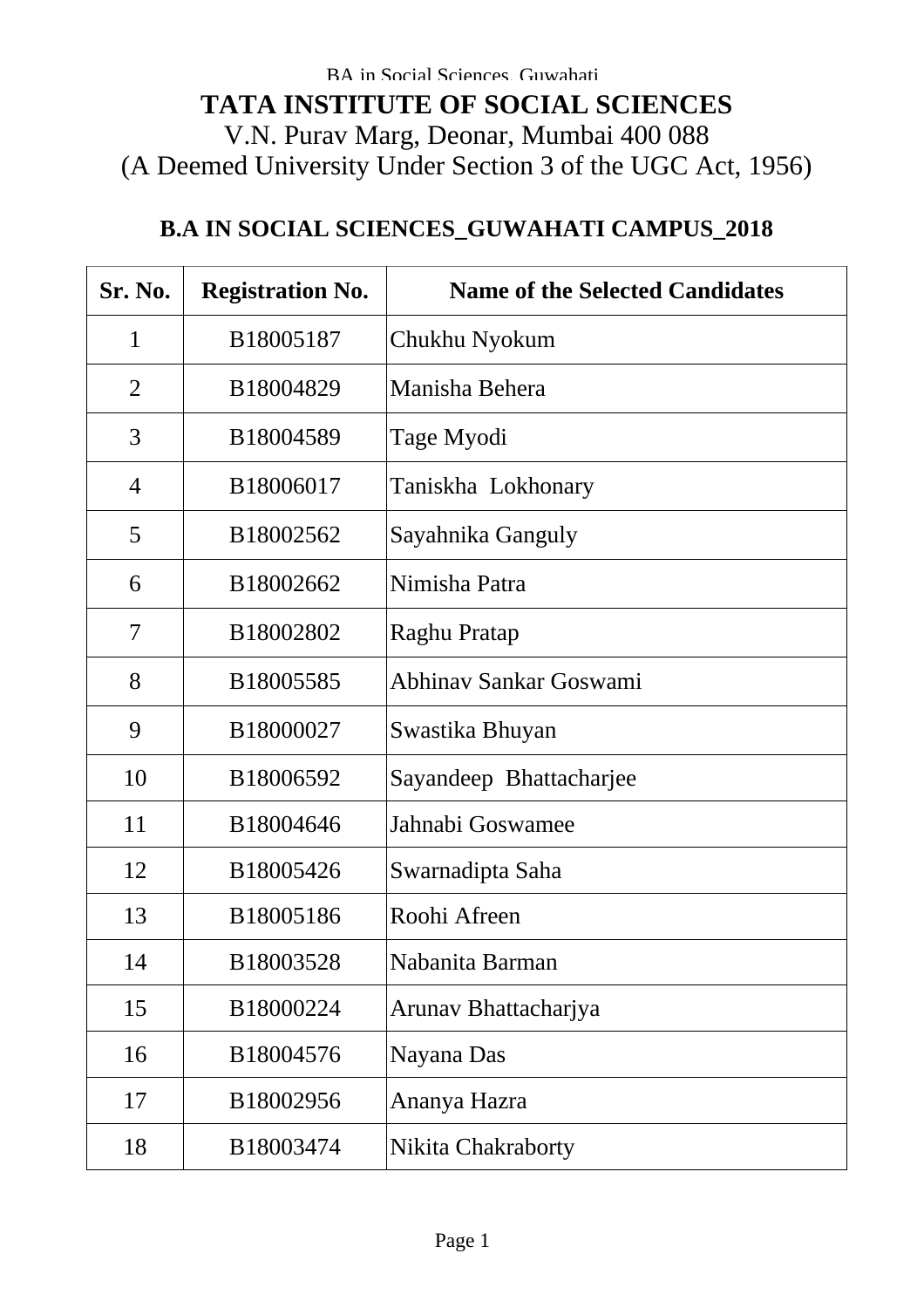| Sr. No. | <b>Registration No.</b> | <b>Name of the Selected Candidates</b> |
|---------|-------------------------|----------------------------------------|
| 19      | B18000917               | Khuolthiem                             |
| 20      | B18004203               | Christina Panmei                       |
| 21      | B18005968               | Dousanglun Gangte                      |
| 22      | B18003616               | Lhingdeikim Hangshing                  |
| 23      | B18006516               | Judith Lalthapui                       |
| 24      | B18000290               | Vinisha Chhetri                        |
| 25      | B18000373               | K Risawanka Kharumnuid                 |
| 26      | B18005367               | Ankita Bhujel                          |
| 27      | B18006468               | Rashmi Chakma                          |
| 28      | B18000073               | Zorinkimi Vanchhawng                   |
| 29      | B18005880               | Julie Lalhmingmawii Chhangte           |
| 30      | B18006035               | Sariti Longkumer                       |
| 31      | B18006159               | Alem L Konyak                          |
| 32      | B18005577               | Lohman Konyak                          |
| 33      | B18006008               | Ngapying N                             |
| 34      | B18004563               | Amisha Pathak Choudhury                |
| 35      | B18002467               | Bhargawanan Bhuyan                     |
| 36      | B18001400               | Ali Afrina Shaheen                     |
| 37      | B18005735               | Hlathaiu Mog                           |
| 38      | B18002495               | Sharmistha Kar                         |
| 39      | B18003825               | Antarlina Bhattacharjee                |
| 40      | B18003195               | <b>Antiarthang Halam</b>               |
| 41      | B18004802               | <b>Anupriya Dubey</b>                  |